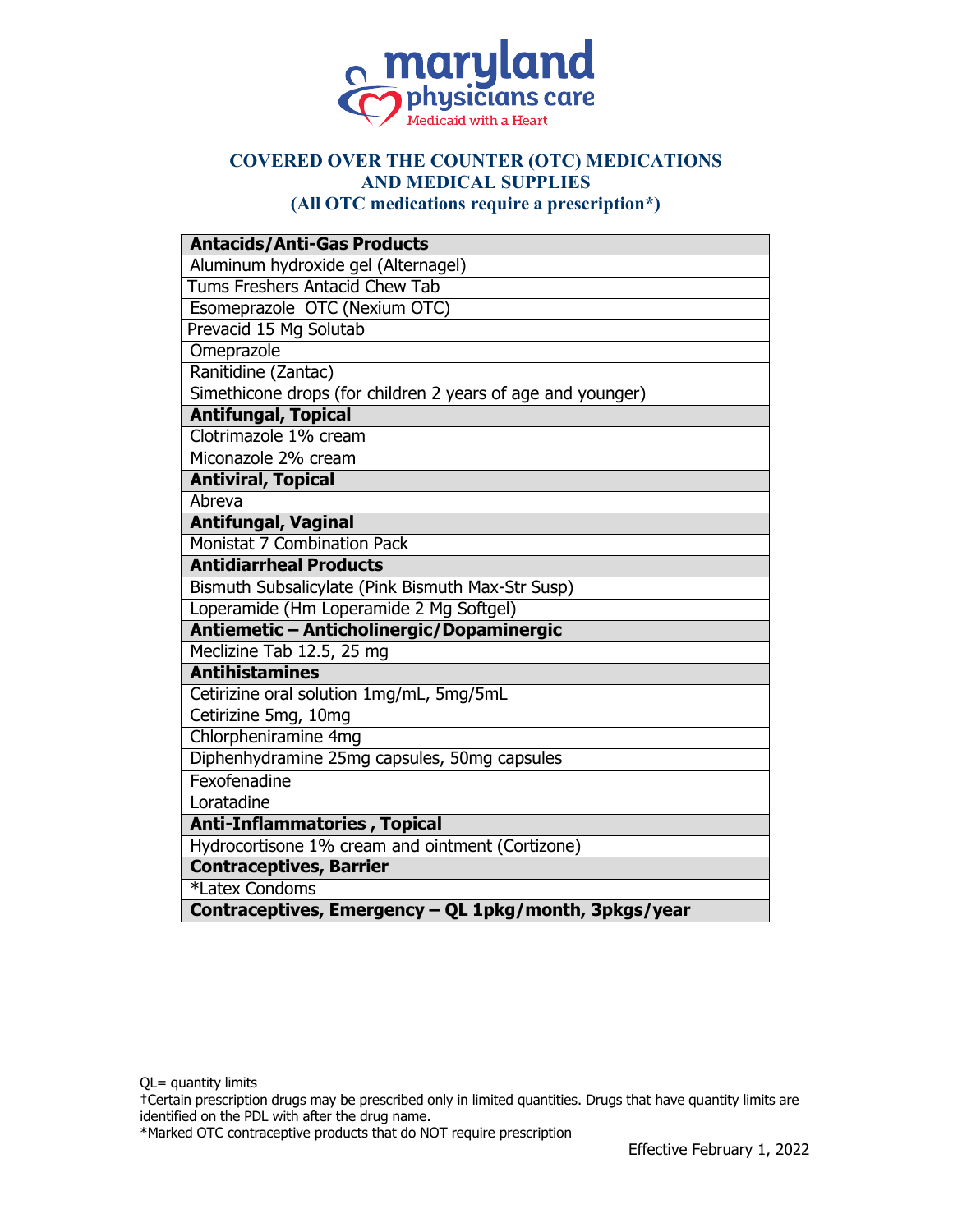

## **COVERED OVER THE COUNTER (OTC) MEDICATIONS AND MEDICAL SUPPLIES**

**(All OTC medications require a prescription\*)**

| * Levonorgestrel 1.5 mg (Plan B One Step)                        |
|------------------------------------------------------------------|
| <b>Cough and Cold Products</b>                                   |
| Guaifenesin (Robitussin)                                         |
| Guaifenesin 12 HR. (Mucinex ER), Mucinex D ER,                   |
| Guaifenesin/dextromethorphan SR 12 HR. ( Mucinex DM ER), Mucinex |
| Fast-Max DM Max, Mucinex Fast-Max Cold & Sinus                   |
| <b>Diabetic Agents</b>                                           |
| <b>Alcohol Prep Pads</b>                                         |
| Autoject 2 Injection Device                                      |
| <b>Chemstrip Test Strips</b>                                     |
| <b>Glucose Chewable Tablets</b>                                  |
| Ketostix                                                         |
| <b>Insulin Syringes</b>                                          |
| Microlet Lancets and Lancing Device                              |
| One Touch Ultra Control Solution                                 |
| One Touch Verio Reflect, Verio Flex and Ultra 2 Glucometers      |
| One Touch Delica Lancet Device/Lancets                           |
| One Touch Ultrasoft Lancet Device/Lancets                        |
| <b>One Touch Ultra Test Strips</b>                               |
| One Touch Verio Test Strips                                      |
| One Touch Ultra Blue Test Strips                                 |
| <b>Eye and Nose Products</b>                                     |
| Ketotifen 0.025% Eye Drops                                       |
| Oxymetazoline Hcl 0.05%                                          |
| Triamcinolone 55 Mcg Nasal Spray                                 |
| Flonase OTC 50 mcg Allergy Relief                                |
| Rhinocort OTC                                                    |
| Lubricant eye drops                                              |
| <b>Insulin (Vials Only)</b>                                      |
| Humulin 70/30                                                    |
| <b>Humulin N</b>                                                 |
| <b>Humulin R</b>                                                 |
| Novolin 70/30                                                    |
| Novolin <sub>N</sub>                                             |
| Novolin R                                                        |
| <b>Laxative Products</b>                                         |

†Certain prescription drugs may be prescribed only in limited quantities. Drugs that have quantity limits are identified on the PDL with after the drug name.

\*Marked OTC contraceptive products that do NOT require prescription